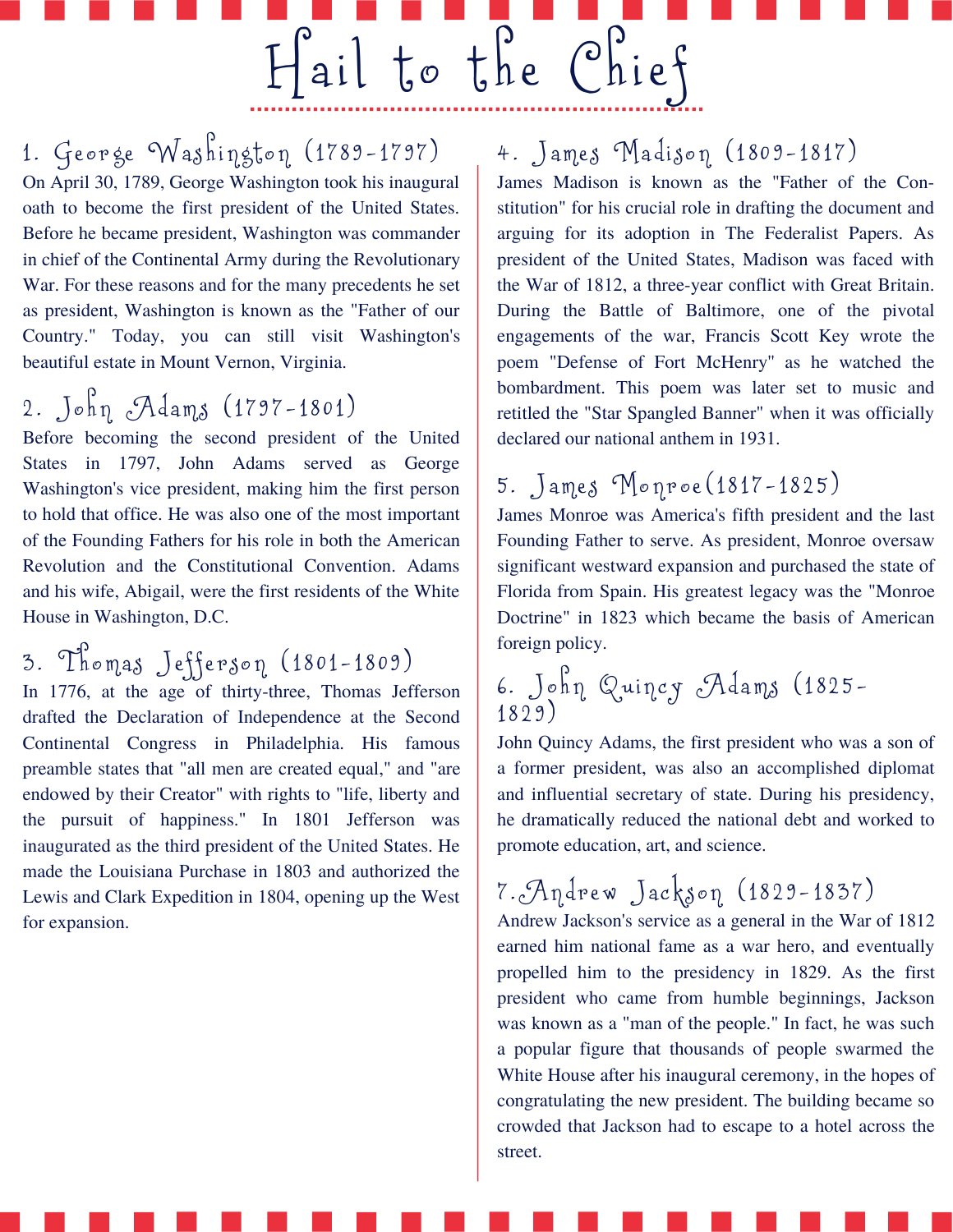8. Martin  $Var$  Buren (1837)  $-1841)$ 

Martin Van Buren was the eighth president of the United States and a skilled political organizer who helped forge the Democratic Party. In previous administrations, he served as both vice president and secretary of state. The most significant event of Van Buren's presidency was the financial crisis of 1837, which caused an economic depression.

9. William Henry Harrison (1841)

William Henry Harrison served the shortest presidential term in American history. He was elected on the strength of his reputation as a military officer. Just thirty-two days after he was inaugurated, however, Harrison died from complications of pneumonia. He was said to have contracted the illness as a result of riding in the rain during his inaugural parade.

# 10. John Tyler  $(1841 - 1845)$

John Tyler ascended to the presidency after the death of his predecessor, William Henry Harrison. Tyler was a strong supporter of states' rights and free trade. He sought aggressively to expand the United States territorially, with a particular focus on Texas, which he finally succeeded in annexing at the end of his term in office.

### 11. James K. Polk (1845-1849)

James K. Polk was the eleventh president of the United States and the only one to have previously served as Speaker of the U.S. House of Representatives. A protege of Andrew Jackson, Polk also served as governor of Tennessee. As president, he acquired the Oregon Territory for the United States. He was also commander in chief during the Mexican-American War (a result of the annexation of Texas), and was instrumental in acquiring California and New Mexico.

# 12. Zachary Taylor (1849-1850)

Hail to the Chief

After serving as a general in the United States Army and becoming a national hero during the Mexican-American War, Zachary Taylor was elected president. From the start of his administration, Taylor was faced with growing tensions over slavery between the North and the South. His presidency did not last long, however. He died of a sudden illness after just one year in office.

#### 13. Millard Fillmore (1850-1853)

Millard Fillmore became president after the death of Zachary Taylor. As a member of the Whig Party, Fillmore was the last president not to be affiliated with either the Democratic or Republican Party. One of the most significant events of his presidency was the Compromise of 1850, which briefly settled the question of whether new states admitted to the Union would be slave states or free states.

### 14. Franklin Pierce (1853-1857)

Franklin Pierce came into office during a time of great tension over the issue of slavery. Pierce advocated for passage of the Kansas-Nebraska Act in 1854, which allowed for the matter to be decided by popular sovereignty. When the Act passed, it resulted in a great deal of violence in the territories between pro-slavery forces and abolitionists – an event known as "Bleeding Kansas."

# 15. James Buchanan (1857-1861)

James Buchanan served as the last president prior to the Civil War. During his presidency, Buchanan was unable to ease the conflict over slavery, and oversaw the southern states driving toward secession. In December 1860, near the end of his administration, South Carolina seceded from the Union, and was soon followed by six other states. Buchanan was the only president to remain a bachelor throughout his life.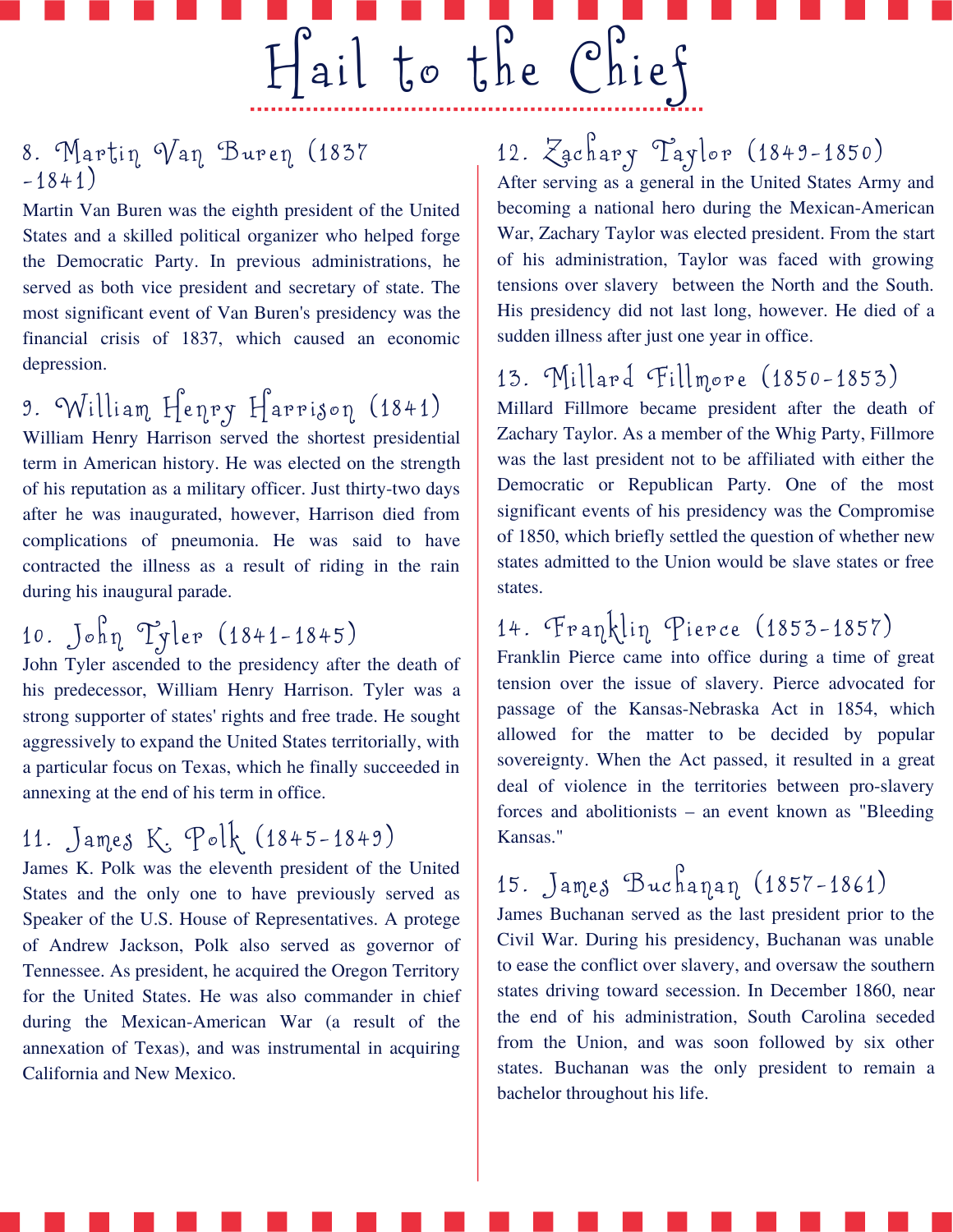16. Abraham Lincoln (1861-1865)

Abraham Lincoln came into office during one of the greatest crises in American history. The nation was split in two over the issue of slavery. In the North, the Union remained loyal to the Constitution. In the South, the Confederate States of America sought to form a new country to preserve the institution of slavery. President Lincoln worked to save the Union through a bloody Civil War. On November 19, 1863, dedicating the Gettysburg National Cemetery in Gettysburg, Pennsylvania, Lincoln delivered his 267-word Gettysburg Address, in which he resolved "that these dead shall not have died in vain-that this nation, under God, shall have a new birth of freedomand that government of the people, by the people, for the people, shall not perish from the earth." Lincoln was assassinated by John Wilkes Booth on April 15, 1865.

17. Andrew Johnson (1865-1869) Andrew Johnson ascended to the presidency following the assassination of Abraham Lincoln just days after the surrender at Appomattox, the symbolic end of the Civil War. As a southerner, Johnson was seen as a traitor to the South and a hero in the North for remaining in the U.S. Senate throughout the Civil War. (He was the only senator from a Confederate state who did not resign.) Assuming office immediately after the end of the war, Johnson was left with the difficult task of reconstructing the South and restoring unity to the nation.

18. Ulysses S. Grant (1869-1877)

The former commanding general of the Union Army during the Civil War, Ulysses S. Grant became the eighteenth president of the United States in 1869. At the time of his inauguration, Grant was the youngest president ever at the age of forty-six. During his administration, he established Yellowstone National Park, the first national park, and oversaw the passage of the Fifteenth Amendment to the Constitution, giving African Americans the right to vote.

#### 19. Rutherford B. Hayes (1877-1 8 8 1 )

 $H$ ail to the Chief

President Rutherford B. Hayes oversaw the end of the difficult period of Reconstruction following the Civil War. He also championed Civil Service reform, with the goal of professionalizing the Civil Service and minimizing the number of government jobs based on patronage or political favors. Hayes had pledged to serve just one term as president, and he retired after four years of service.

### 20. James A. Garfield (1881)

James A. Garfield served only a few months as president before being assassinated by an angry citizen. During his short time in office, Garfield continued his predecessor's focus on Civil Service reform. He was also devoted to addressing the issue of civil rights, and he appointed a former slave, Frederick Douglass, as recorder of deeds in the District of Columbia.

#### 21. Chester A. Arthur (1881-1 8 8 5 )

Chester A. Arthur became president following the assassination of James Garfield. Arthur devoted much of his presidency to achieving the Civil Service reform that his immediate predecessors had fought for-an effort which culminated with his signing the Pendleton Civil Service Reform Act of 1883, a milestone piece of legislation that continues to shape the federal government today.

#### 22. &° 24. Grover Cleveland  $(1885 - 1889, 1893 - 1897)$

Grover Cleveland was the first and only president to serve two non-consecutive terms of office, which made him both the twenty-second and the twenty- fourth president of the United States. He was the first Democrat to be elected president after the Civil War. Cleveland was also the only president to get married in the White House. As president, he used his veto power aggressively and generally strengthened the executive branch.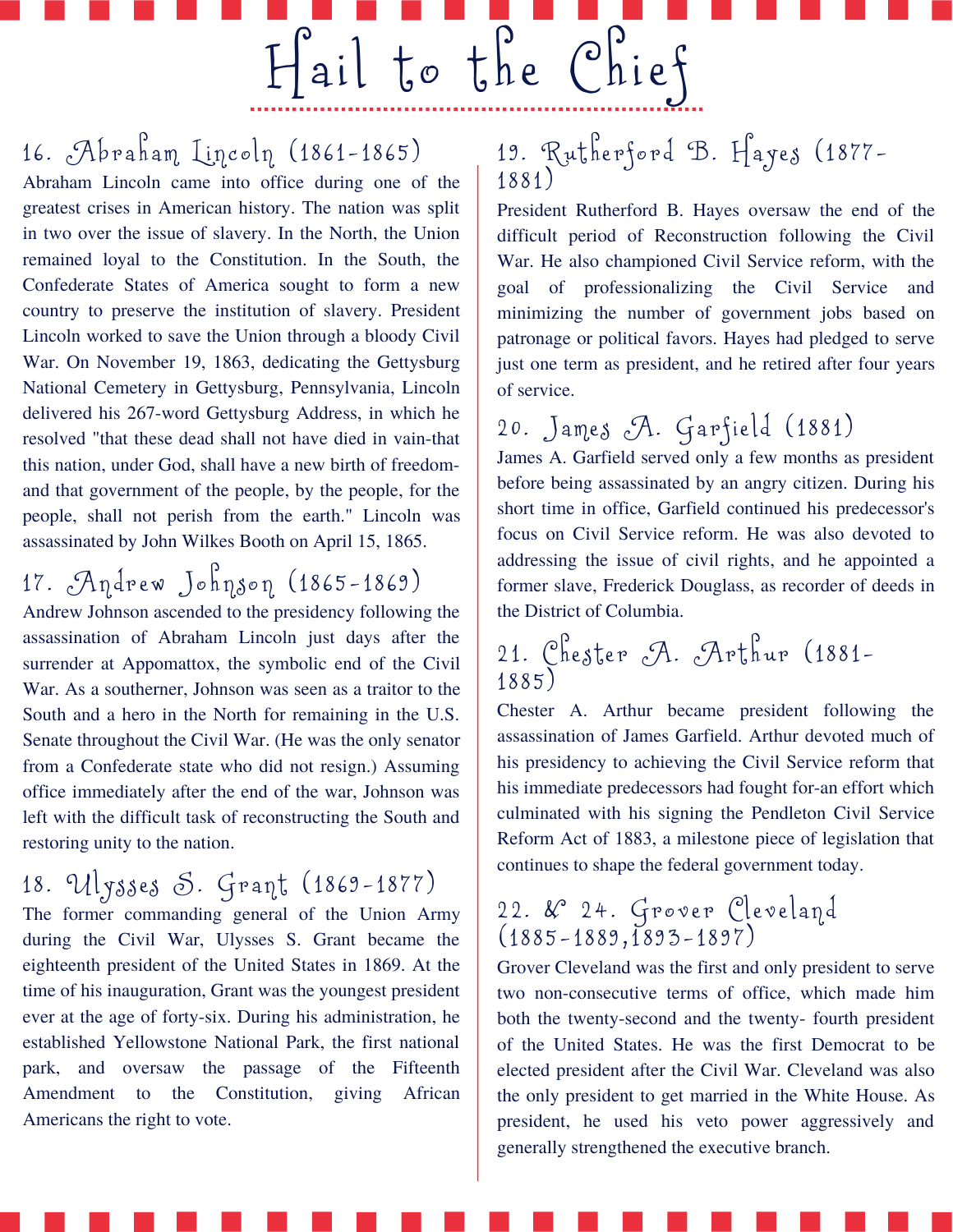#### 23. Benjamin Harrison (1889-1 8 93)

Benjamin Harrison was the twenty-third president as well as the grandson of a former president, William Henry Harrison. He won office by defeating incumbent President Grover Cleveland. During his administration, Harrison expanded the United States to include Montana, Washington, Idaho, Wyoming, North Dakota, and South Dakota.

### 25. William McKinley (1897-1901)

William McKinley, a governor of Ohio, ran for president on a platform promoting American prosperity and a stable dollar. He oversaw a significant economic boom and the institution of the gold standard. He was also commander in chief during the Spanish-American War. In 1901, roughly one year into his second term, an anarchist in Buffalo, New York, shot McKinley. He died of complications from his injuries a few days later.

#### 26. Theodore Roosevelt, (1901-1 9 0 9 )

Theodore Roosevelt became president following the assassination of his predecessor, William McKinley. The youthful Roosevelt brought vigor to the White House and to the presidency. A committed conservationist, Roosevelt devoted much of his effort to preserving national forests, reserves, and wildlife refuges. This included a large addition to Yosemite National Park. Roosevelt advocated for a greater role for the U.S. in international affairs, overseeing the construction of the Panama Canal and personally winning a Nobel Peace Prize for mediating the Russo-Japanese War.

#### 27. William Howard Taft (1909-1 9 13)

Hail to the Chief

William Howard Taft was the twenty-seventh president of the United States, during a time that required him to navigate new ideological fights between progressives and conservatives. Following his presidency, Taft was appointed chief justice of the Supreme Court. He is the only president to have served in both the executive and judicial branches of the federal government.

### 28. Woodrow Wilson  $(1913 - 1921)$

Woodrow Wilson, a former president of Princeton University, led the United States through World War I. He was deeply committed to the League of Nations, a new international organization formed in the aftermath of the war to encourage world peace. Wilson was also an important leader of the progressive movement, and began to implement the progressives' theories about the role of government in shaping society.

#### 29. Warren G. Harding (1921-1 9 23)

Warren G. Harding, a U.S. senator from Ohio, was inaugurated president in 1921, but his term was cut short when he died of a heart attack in 1923. Harding won the election in a landslide, based on the slogan "less government in business and more business in government." Before his death, Harding worked to rebuild the country from the hardships of World War I. Although he died as a very popular president, a number of scandals came to light after his death that tarnished his reputation.

### 30. Calvin Coolidge (1923-1929)

Calvin Coolidge led the nation through the economic boom of the 1920s. He took office after the sudden death of President Harding. Coolidge brought quiet virtue to the office of the presidency. He promoted smaller government, less spending, lower taxes, and free markets. He also consistently spoke out for the civil rights of African Americans and against racial discrimination.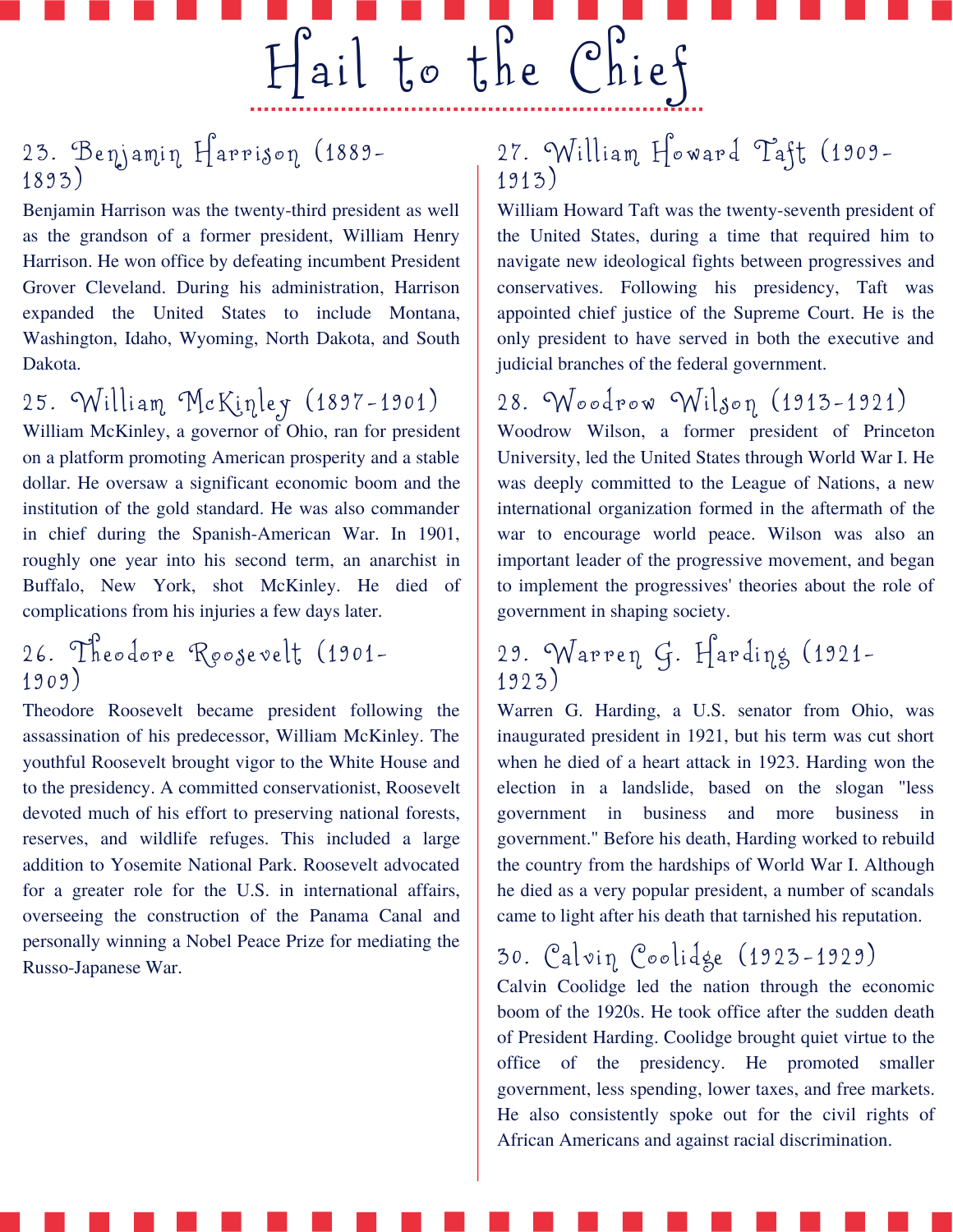31. Herbert Hoover (1929-1933)

Herbert Hoover, a former secretary of commerce, was highly regarded for his leadership on humanitarian issues in Europe after World War I. Unfortunately, he took office as president just as the U.S. economy entered the Great Depression. His failure to achieve an economic recovery caused him to lose his bid for reelection four years later.

#### 32. 'Franklin 'D. 'Koosevelt  $(1933 - 1945)$

Franklin D. Roosevelt was president through one of the most challenging periods in American history leading the country though the Great Depression and World War II. Roosevelt frequently spoke to the country through his "fireside chats," radio addresses in which he talked about the challenges and hardships facing Americans. Roosevelt's New Deal initiatives were intended to address the effects of the Depression and resulted in a dramatic expansion of federal powers. The only president to be elected four times, Roosevelt died during his fourth term in office

#### 33. Harry O. Iruman (1945-1 9 53)

Harry S. Truman was sworn in as president following the death of President Franklin D. Roosevelt in 1945. Truman led the nation through the end of World War II, and made the difficult decision to drop the atomic bomb on Japan. He also gave the order to integrate the United States armed forces, helping pave the way for the civil rights movement. As president during the early stages of the Cold War, Truman was crucial in organizing the North Atlantic Treaty Organization to defend Western Europe from the Soviet Union.

### 34. Dwight D. Eisenhower (1953-1 9 6 1 )

Hail to the Chief

Dwight D. Eisenhower served as the supreme commander of Allied forces in Europe during World War II, overseeing the successful D-Day invasion and the liberation of the continent. As president, Eisenhower oversaw the Korean War. He also led the creation of the modern interstate highway system.

35 . Jo hn F. Kenne dy ( 1 9 6 1-1 9 63) John F. Kennedy, a young and charismatic leader, brought his youthful vigor to the presidency in the early 1960s. In his inaugural address, he famously challenged Americans to "ask not what your country can do for you, but what you can do for your country." He created the Peace Corps and committed the United States to landing astronauts on the Moon by the end of the decade. Tragically, he was assassinated in Dallas, Texas, on November 22, 1963.

#### 36. Lyndon D. Johnson (1963-1 9 6 9 )

Lyndon B. Johnson, a longtime leader in the U.S. Senate and later vice president, ascended to the presidency following the assassination of John F. Kennedy in 1963. Johnson signed a number of landmark laws, including the Civil Rights Act and the Voting Rights Act. He also launched the War on Poverty and significantly increased America's commitment to the Vietnam War.

37 . Ri c h a r d M. Nixon ( 1 9 6 9- 1 9 74)

Richard M. Nixon, inaugurated in 1969, devoted much of his presidency to winding down the war in Vietnam and renewing U.S. relations with China. Nixon was well respected for his foreign policy knowledge and his ability to deal with the Soviet Union. Despite winning an overwhelming victory in the election of 1972, he was forced to resign from office in 1974 in the wake of the Watergate scandal.